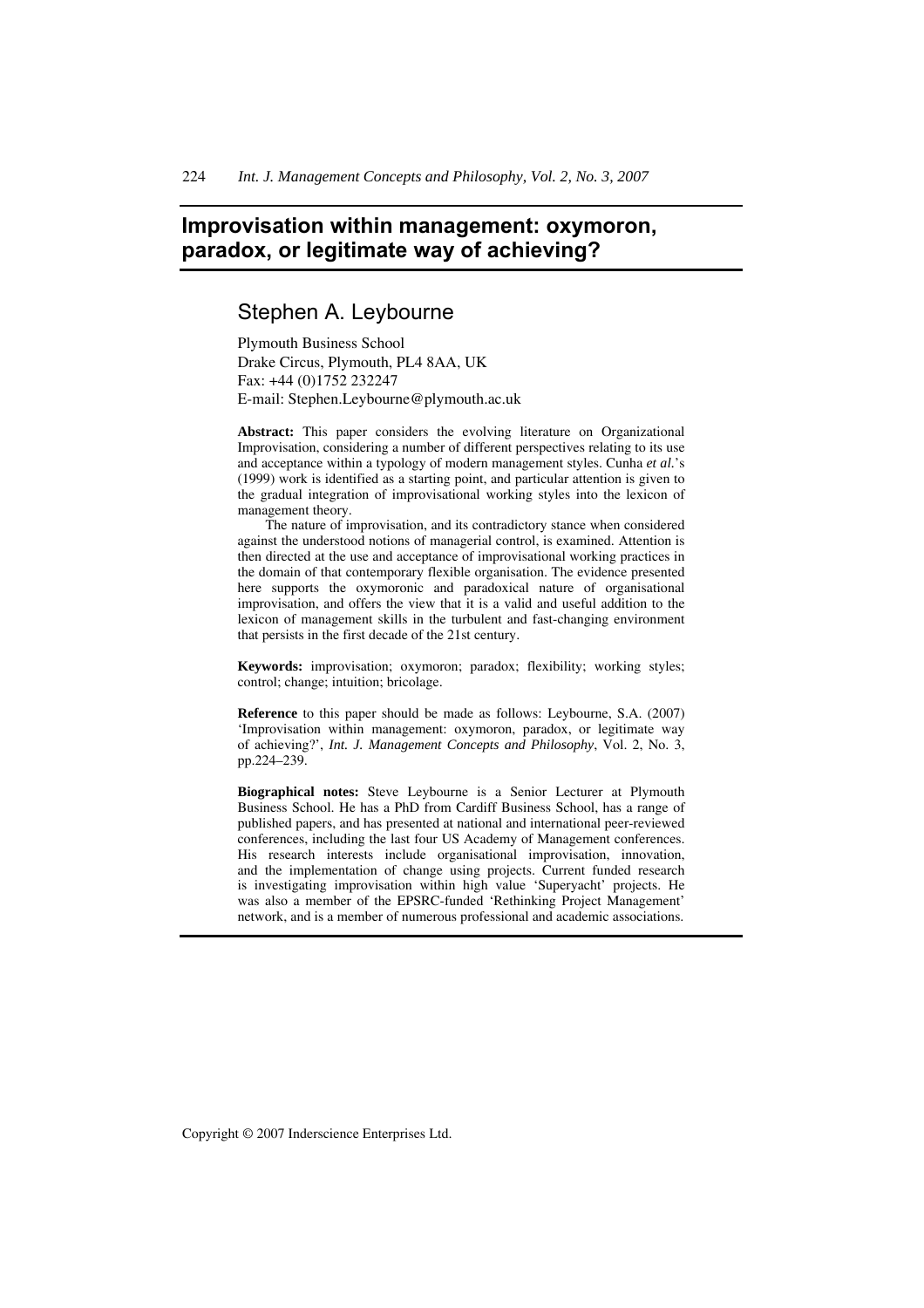#### **1 Introduction**

There is evidence of a new trend within the management of modern, proactive organisations. This trend, which side-steps traditional models of management that have been accepted for long periods within the management literature, relates to the use of organisational improvisation to explore new ways of achieving the objectives of those organisations within a number of areas. These areas include new product development (Akgün and Lynn, 2002; Moorman and Miner, 1998b; Kamoche and Cunha, 2001), cognition (Augier and Vendolø, 1999; McGinn and Keros, 2002), entrepreneurial activity (Baker *et al.*, 2003; Hmieleski and Corbett, 2003), organisational learning (Akgün *et al.*, 2003; Barrett, 1998; Chelariu *et al.*, 2002; Miner *et al.*, 2001; Moorman and Miner, 1998a), change (Brown and Eisenhardt, 1997; Macredie and Sandom, 1999; Orlikowski, 1996), time (Ciborra, 1999), planning (Crossan *et al.*, 1996; Cunha *et al.*, 2001; Eisenhardt, 1997), team working (Cunha and Cunha, 2001), and organisational structure (Hatch, 1999; Pavlovich, 2003), amongst others.

Although this body of literature has been growing substantially since the mid 1990s, building on early philosophical ideals from Ryle (1979), and more organisationally oriented work within Weick (1979), there is still some doubt as to the benefits of improvisational work practices for organisations. Notwithstanding the extensive use of such practices within the project-managed implementation of strategic change (Leybourne, 2002), a recent study (Leybourne and Sadler-Smith, 2004) indicates a minimal link between improvisation and successful project outcomes, and this lack of empirical evidence of links between improvisation and validated success has endured. A review of the literature (for a comprehensive review of the emerging literature to 1998 see Cunha *et al.*, 1999) offers much material that attempts to define, contextualise, and discuss improvisational practices, but a lesser body of empirically-based and theoretically rigorous work that demonstrates the effectiveness of improvisation.

This situation raises the question of where organisational improvisation sits within the field of business and management. The purpose of this paper is therefore to examine improvisation, using the existing literature, in order to locate it within the broad expanse of other literatures available to the management scholar. In the process, it is intended that various dimensions, opinions, and criticisms of improvisational work be examined, to ascertain the current standing of the proposition that improvisation is a useful addition to the lexicon of working styles.

In order to achieve this, it is proposed that initially, a review of the recent literature is offered. This review will build on the excellent exposition offered in Cunha *et al.* (1999), and will consider recent output that relates to both the theoretical understanding of improvisation, and its practical application. This section will examine and categorise the emerging literature as a series of papers dealing with discrete areas, both processual and socio-behavioural. Following this review, and in order to address the aspirations of the title of this paper, some time will be spent assessing the oxymoronic and paradoxical nature of organisational improvisation, and its growing influence as a legitimate way of achieving. An assessment can then be made about the ways that improvisational working practices affect the modern organisation. Finally, some conclusions will be drawn.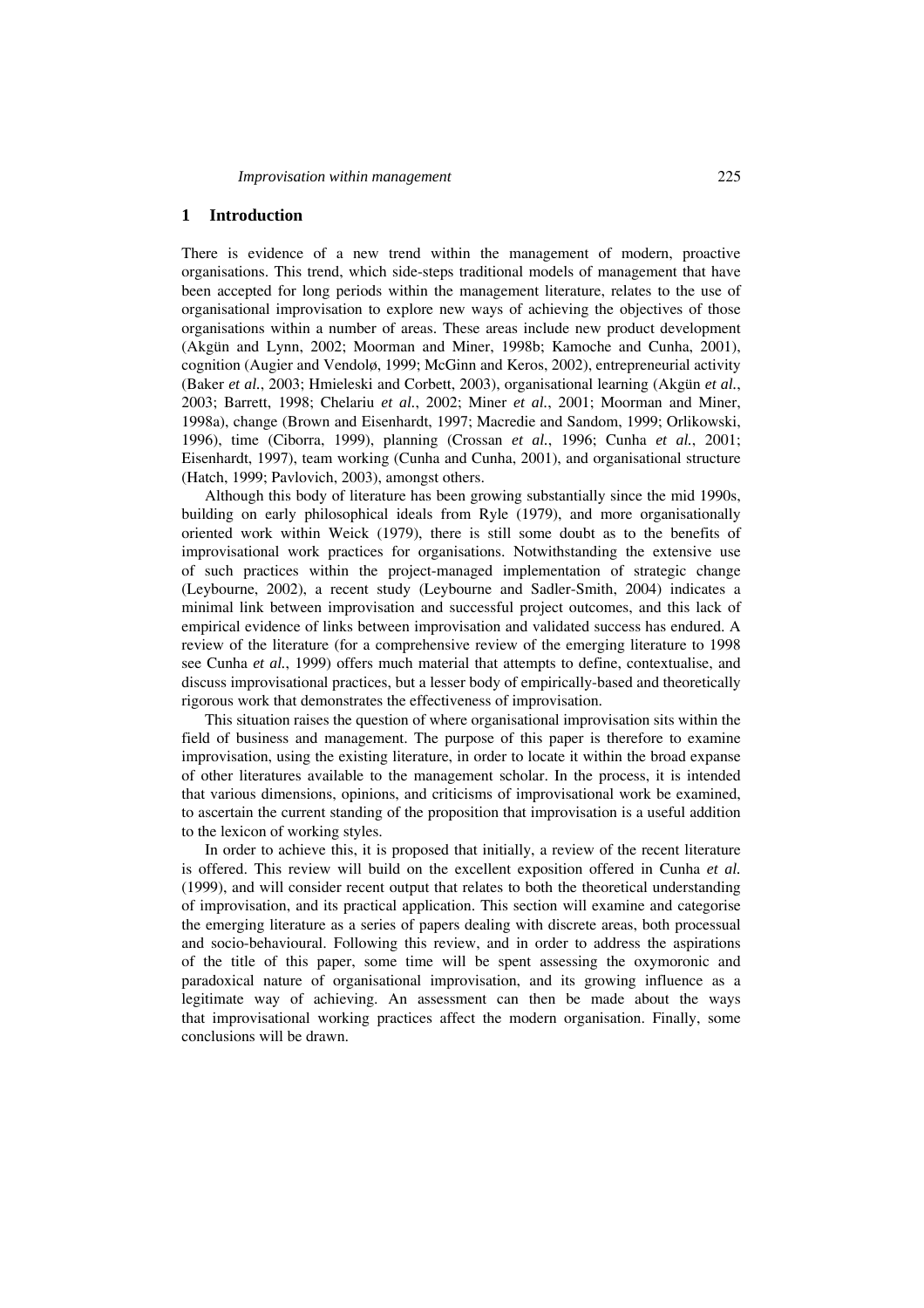## **2 A review of the recent literature**

Cunha *et al.* (1999) have already provided an enlightening and comprehensive review of the emerging 1990s improvisation literature, although over the last five years, this literature has evolved and matured. This paper therefore brings that review up to date, and considers where organisational improvisation sits in today's organisations. Cunha *et al.* formally define improvisation, together with a review of its antecedents, influencing factors, and outcomes. A literature review is included, dividing existing work on theory development in improvisation into first, second, and third stage articles. First stage articles attempt to transpose the improvisational work carried out in jazz extemporising and theatre to organisational contexts. Second stage articles move improvisation away from the arts and into organisations, developing definitions (usually from a grounded theory approach), and building the foundations to allow research of a more positivist leaning. An emerging third stage is also identified, considering amongst other areas, a temporal perspective of organisational improvisation.

As Cunha *et al.* deal in an extremely comprehensive manner with the literature up to 1998, it seems inopportune to revisit the mass of early literature in the way that they have already done. There are however a number of interesting aspects of the literature that are exposed by their analysis. Notably, they identify (Table 9 on page 333) the relative dearth of empirical work in the early literature. This is to some extent being rectified, and it is appropriate to offer an abridged review of the post 1998 literature here.

Firstly, and significantly for the acceptance of improvisation as an influential style of achieving, it has joined the lexicon of planning methods (Cunha *et al.*, 2001; Kanter, 2002). Specifically, Cunha *et al.* (2001, p.67) suggest that a method they label as improvisational scenario planning: "may create an action infrastructure for allowing organizations to plan in real-time, as events and action unfold". They contend that such an approach is appropriate to deal with turbulent environments, provided that managers can abandon the rational decision-making and planning model that underpins the traditional management model. Kanter takes this idea further, positing that through an approach that she labels 'project-by-project' improvisation:

"An organization can constantly reinvent itself. An internal marketplace of ideas in which innovators initiate and sell projects replaces the usual decision-making hierarchy. As results from a portfolio of projects accumulate, the organizations direction changes – slowly at first but significantly over time." (Kanter, 2002, p.81)

Such an approach may entail risks for an organisation, and will entail a radical shift from traditional prescriptive planning processes, but may bring real benefits in shortening reaction times for organisations in the turbulent environments already outlined.

Planning and organisational structure are closely linked, and elements of the emerging literature are addressing this some components of this linkage. Hatch (1999, p.86) talks about: "conceptual[izing] ambiguity in relation to the empty spaces left by goal incongruence, disagreement on methods or explanations, and by organizational change". Her view, coherently argued and aligned to the now familiar notion of parallels with the composition of jazz music, is that those empty spaces be filled with improvised actions that influence the future strategic direction of the organisation. Vera and Crossan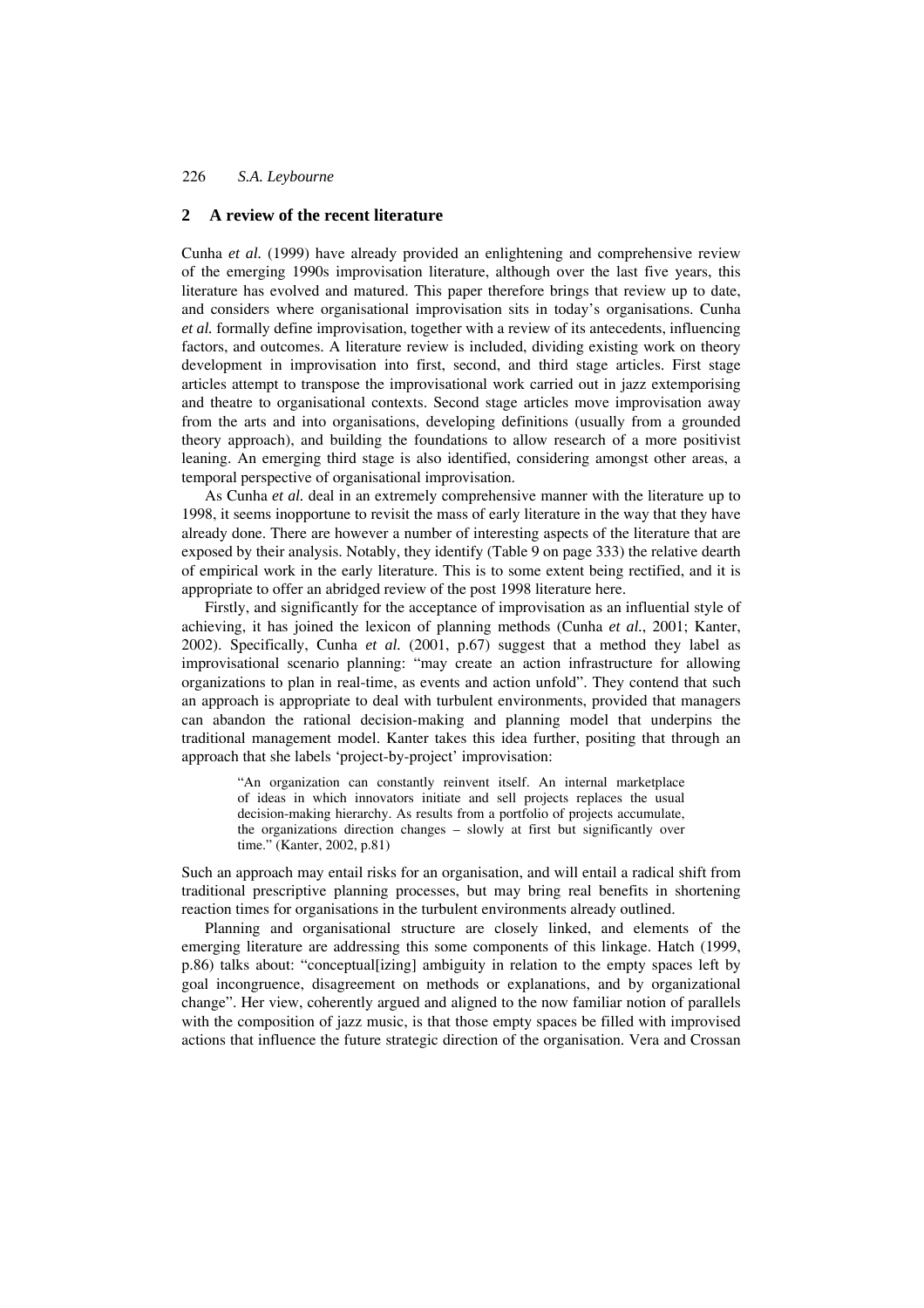(2004) resonate with this view, aligning the need for an organisation to be responsive to the environment with, in their case, theatrical improvisation. Weick (1998) reinforces this perspective, suggesting that:

"the new found urgency in organizational studies to understand improvisation and learning is symptomatic of growing societal concerns about how to cope with discontinuity, multiple commitments, interruptions, and transient purposes that dissolve without warning." (p.551)

Pavlovich (2003) also applies such principles to the development of inter-organisational networks, suggesting that such networks are organised through a process of improvisation.

Some of the earlier empirical work on improvisation considered its use in the development of new products (Brown and Eisenhardt, 1997; Eisenhardt and Tabrizi, 1995; Moorman and Miner, 1998b). This interest in the linkages between improvisation and New Product Development (NPD) has continued. Akgün and Lynn (2002) used quantitative analysis of data from 354 respondents across a range of industry sectors, and concluded that: "team improvisation has a positive impact on speed-to-market under turbulent markets and technologies" (p.124). Kamoche and Cunha (2001) also consider the effects of improvisational techniques on products, focusing specifically on product innovation. They move from a 'first stage' position of considering improvisational product innovation as it parallels jazz improvisation, to a notion that they describe as 'minimal structures', that in turn merges composition and performance. The paper is fundamentally conceptual, but seeks to, and largely succeeds in, raising the debate about improvisation within NPD to a higher level.

There is also a heightened interest in the complexity and interactions that bind the perceived relationships between improvisation and organisational learning. Augier and Vendelø (1999) consider how tacit knowledge is used by improvisers as a source of data that will assist in the resolution of organisational problems. They further suggest that improvisations will benefit from knowledge networks consisting of strong ties. Miner *et al.* (2001) moves the debate about learning and improvisation forward significantly, identifying four additional constructs that aid our understanding of this area. Significantly, they posit that adaptation, temporal compression, and innovation should be added to the original triumvirate of intuition, creativity, and bricolage (Moorman and Miner, 1998a; Moorman and Miner, 1998b), and that improvisation be considered a special learning type. Chelariu *et al.* (2002) expands on certain elements of this work, offering a comprehensive review of the way learning interacts with improvisation, and presenting a typology of improvisation. There are also links with the use of improvisation within projects.

The concepts of improvisation are also being applied to other key management imperatives. Strategic change is seen as a major challenge for organisations, and elements of improvisational working practices are being advanced as a possible panacea, or at least an aid. Macredie and Sandom (1999), building on Orlikowski's (1996) work, and Orlikowski and Hoffman's (1997) model, conclude that: "improvisational changes can occur in hierarchical organisations, and that these changes can be implemented successfully using an improvisational perspective provided that ongoing support is available" (p.258).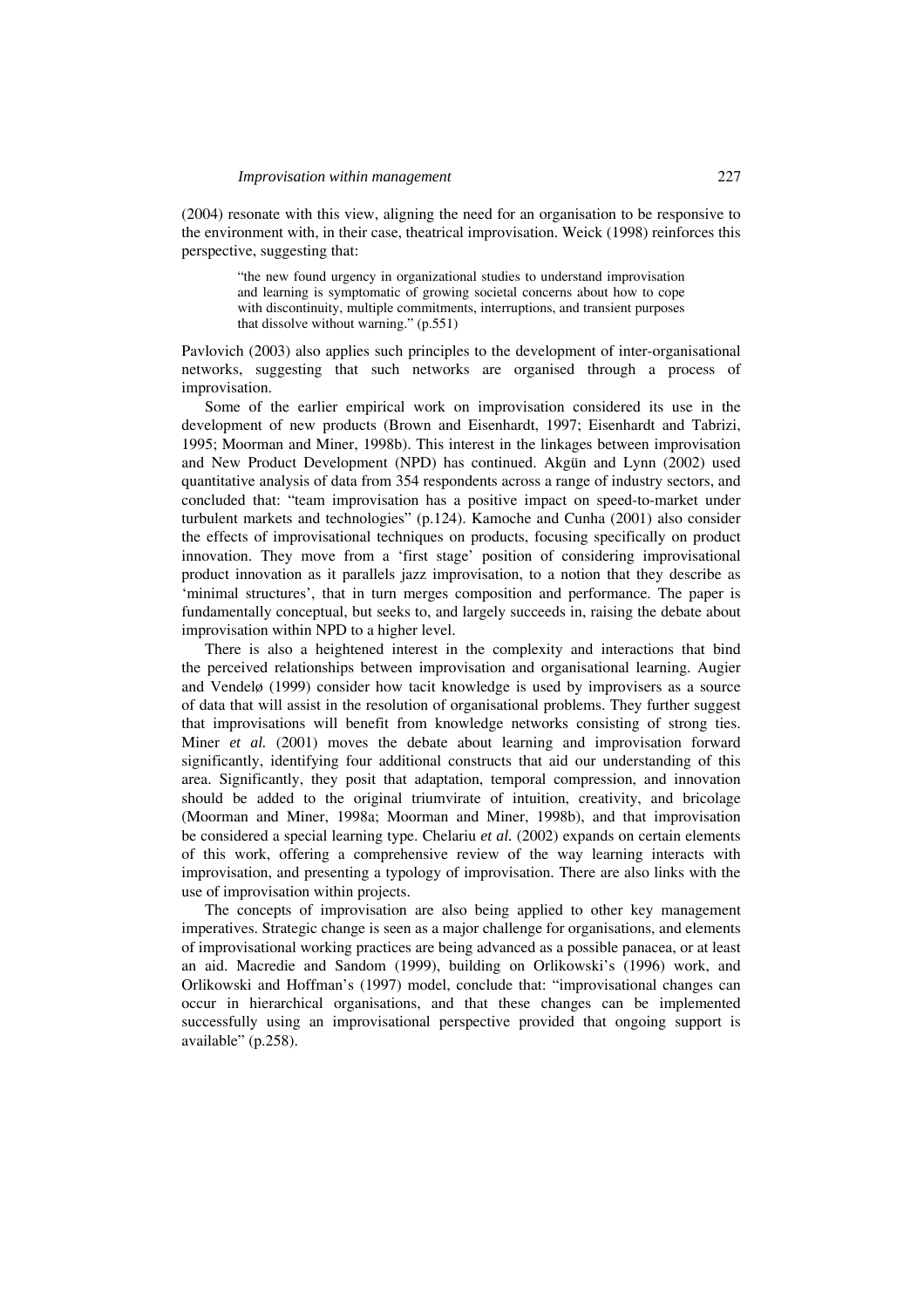Cunha and Cunha (2003) go further, offering improvisational change processes as a contender to fill one of the four vacant slots in Van de Ven and Poole's (1995) taxonomy of theoretical possible change modes.

Entrepreneurship is another of the areas where improvisation is emerging as a useful adjunct to more established modes (Baker *et al.*, 2003; Hmieleski and Corbett, 2003). Baker *et al.* contend that improvisational processes and issues permeate entrepreneurial activity, and that the concept of bricolage (Levy-Strauss, 1966) is particularly influential. Hmieleski and Corbett (2003) construct a table of differences between improvisation and its related constructs, although they suggest that:

"an individual who has a priori knowledge of available resources can plan how to best combine those resources before taking any action. Thus, an act of bricolage does not necessarily imply extemporaneous action, which by definition is a requirement of improvisation." (2003, p.7)

They do however conclude that entrepreneurs both benefit from and learn from successful improvisational activity.

Finally for the purposes of this review, it is important to highlight two additional emerging areas where traditional work practices are being influenced by the emerging improvisation literature. Cunha and Cunha, who are prolific in their output relating improvisation to aligned concepts, have considered links with team work practices (Cunha and Cunha, 2001) and McGinn and Keros (2002) look at improvisation within negotiation. There is also an increasing amount of philosophical discourse relating to the principles and ideals of improvisational practices (Ciborra, 1999; Montuori, 2003). Surely this is an indication that improvisation as an accepted organisational practice is 'coming of age'.

Returning to the title of this paper implies that there are three ways of considering organisational improvisation as an addition to the extensive library of organisational working practices. Although this is a generalisation, as there are many other frameworks or lenses with which organisational improvisation can be analysed, it is now appropriate to consider the three chosen descriptors as they apply to improvisation, namely oxymoron, paradox, and legitimate way of achieving. These will now be considered in turn.

#### **3 Organisational improvisation as an oxymoron**

In order to consider whether organisational improvisation falls within such a descriptor, it is important to define the term. Collins Concise Dictionary describes an oxymoron as: "an epigrammatic effect, by which contradictory terms are used in conjunction" (p.809). An oxymoron can be construed as a rhetorical antithesis, or more simply as the juxtaposition of incongruous or contradictory terms. However, this is not the first attempt to attach the label of oxymoron to a management area. Weick and Wesley (1996) apply the term to organisational learning, suggesting that the two terms are "essentially antithetical" (p.440), and there are many other examples that consider elements of organisation and management as oxymoronic. Recent areas of the literature include mass customisation within production management (Selladurai, 2004), globalisation (Hashai and Almor, 2004) and control within global organisations (Bijisma-frankema and Koopman, 2004), software development (Orr, 2004; Yu, 2002), democratic leadership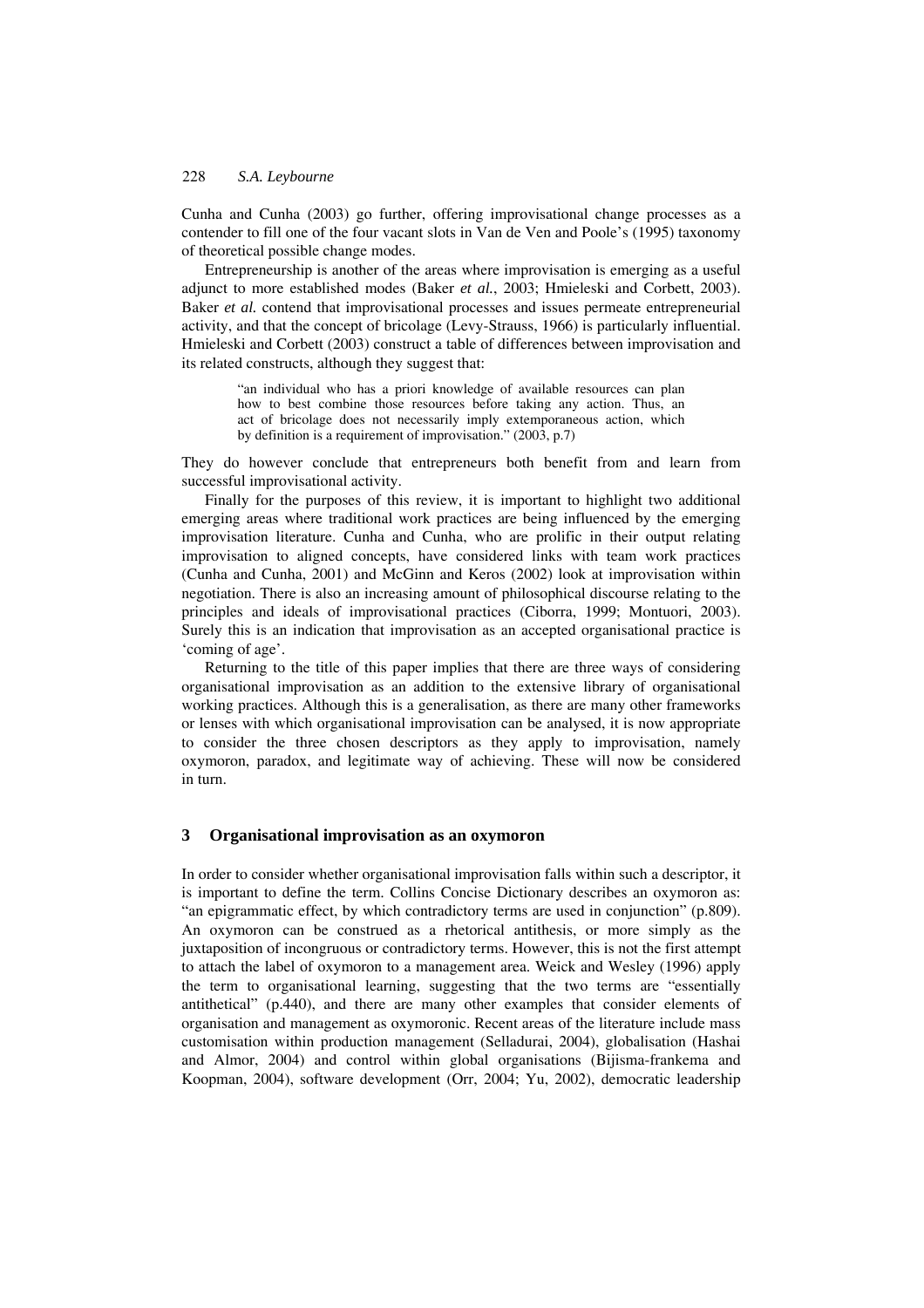(Starrat, 2001) and leadership in teams (Zigurs, 2003), corporate entrepreneurship (Thornberry, 2001), consulting (Ozley, 2000), retailing within the banking sector (Dery, 1998), critical management (Grice and Humphries, 1997), and communication management (Gregory, 2003). There is also a particular, and notably earlier, interest in the oxymoronic nature of business ethics (Collins, 1994; Duska, 2000), including specific work on global ethics (Russ-Eft, 2004), and ethics within advertising (Beltramini, 2003; Kilbourne, 1995; Vega, 1998).

Returning to the subject of this exposition, there is a view that organisation relates to order, routine, and the logical arrangement of processes to achieve a given outcome. Indeed, Weick (1998, p.543) suggests that "'organization' itself denotes orderly arrangements for co-operation". Management denotes the orderly arrangement of processes within such an organisation to provide an element of control. Improvisation is however considered in rather more abstract terms, as: "the degree to which composition and execution converge in time" (Moorman and Miner, 1998a, p.698), or: "the conception of action as it unfolds, by an organisation and/or its members, drawing on available material, cognitive, affective and social resources" (Cunha *et al.* (1999, p.302). Neither of these definitions recognises an element of orderly arrangement, which infers planning, but instead they focus on temporal aspects of developing a series of actions with a sense of immediacy. Cunha *et al.* (1999) go further, stressing the fact that there is usually no time to marshall additional resources, and that actions have to be based on the use of resources currently available. This is the essence of bricolage, one of the original correlates of organisational improvisation identified in Moorman and Miner (1998a).

It can be seen from this apparent contradiction between organisation as orderly activity, and improvisation as a set of evolving actions emerging out of necessity, that the basic premise of contradiction is met. However, as grammatically, an oxymoron is considered to be two successive words, it may be that if we consider 'improvisation within management' as an oxymoron, then the 'literal' definition is not met. If however we consider 'organisational improvisation', which is the terminology usually adopted within the emerging literature, then the tensions between organisational control and improvisational unplanned activity indicate that there are oxymoronic undertones.

#### **4 Organisational improvisation as a paradox**

Again, it is appropriate to start with a definition. Collins Concise Dictionary considers a paradox to be: "a seemingly absurd or self-contradictory statement that is or may be true" (p.818). Academically, both Lewis and Dehler (2000) and Clegg *et al.* (2002) commence their journeys into the consideration of paradox within management with the use of a previous definition, suggesting it is: "the simultaneous presence of contradictory, even mutually exclusive elements" (Cameron and Quinn, 1988, p.2). Paradox has been recognised as an influence in organisational theory for at least two decades (Poole and Van de Ven, 1989). It could be argued that the areas of business and management are beset by paradoxes, and the wider literature offers recent examples that present paradoxical situations in many areas. These include innovation (Andriopoulos, 2003; Meirowitz, 2004), change (Davis *et al.*, 1997; O'Connor, 1995), resistance to change (Kan and Parry, 2004), leadership (Ma *et al.*, 2004) public sector management (Hood, 2004; Roberts, 2002; van Thiel and Leeuw, 2002), teams (van den Broek *et al.*, 2004), downsizing (Littler and Innes, 2004), organisational control (Sundaramurthy and Lewis,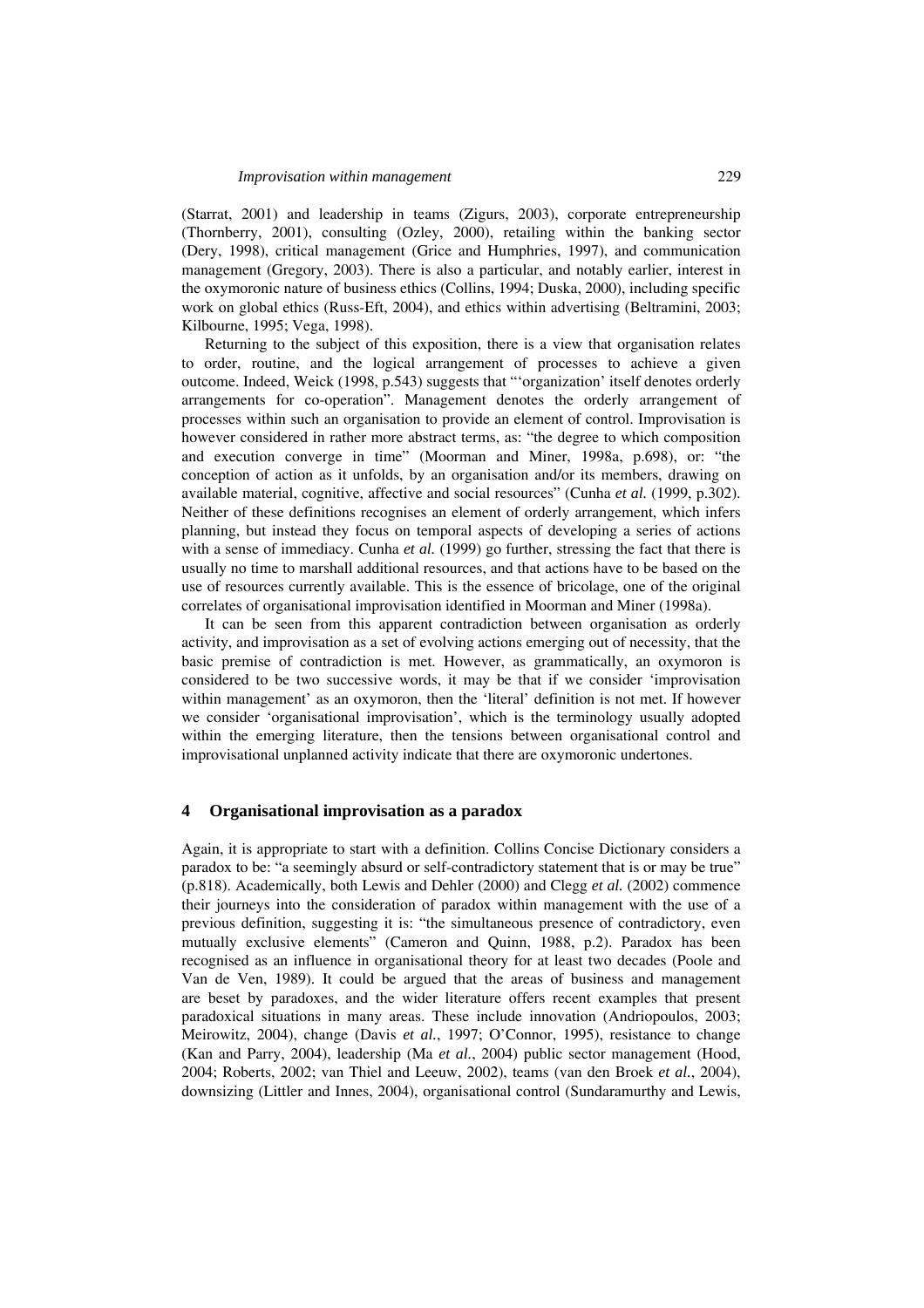2003), customer relationship management (Law *et al.*, 2003), employee flexibility (Kahn, 2002), knowledge management (Mohr and Sengupta, 2002; Snowden, 2002; Yates-Mercer and Bawden, 2002), homeworking (Pearlson and Saunders, 2001), and performance development (Beer, 2001).

The basic premise of a managerial or organisational paradox is therefore that those 'seemingly contradictory' factors that should cause an element of tension actually produce some benefit or increased performance. Hatch and Ehrlich (1993, p.505) suggest that paradox has become one of the: "powerful new themes in the study of organizations", and if we return to Cameron and Quinn (1988), they posit that this arises because: "disconfirmation, contradiction, and nonlinearity are inherent in all organizations" (p.14). It is unquestionably widely recognised that organisations are moving further away from the proccessual, oversimplified progressions offered in early organisational theory, and that management in the modern progressive organisation is far less certain. This raises questions about how to ensure control *and* flexibility, how to plan *and* create temporal and organisational space for creative activity, and how to manage team-working and collaboration *and* the conflict caused by coalitions of political resistance. Employees therefore need to be comfortable with the natural tensions occurring in organisations, and deal with and solve apparent contradictions that are common in the modern progressive organisation.

Improvisation could be seen as a problematic concept when judged against these seemingly contradictory questions. The more recent literature has highlighted many requirements and conditions for organisational improvisation that resonate strongly with these issues. Clegg *et al.* (2002) suggest that all organisation is based on the fundamental paradox that it is a community of: "free, creative, independent human subjects", but that the organisation aspires to a regime of: "organization, order, and control" (p.483). There is little doubt that this attitude has softened over time, and it is now accepted that the balance is tipping in favour of accessing and exploiting the talents of employees, and that in order to do this, the reins of control are being loosened. Clegg *et al.* (2002) further progress their argument that this softening is a positive product of organisational evolution in their suggestion:

> "that the attempt to eliminate paradoxes is a disservice to organization theory, because it risks oversimplifying it. Tensions are necessary to keep managers from the temptation of 'simplicity' through neat compromises or syntheses." (p.486)

These tensions trigger problem solving and the exploration of new ways of resolving uncertainty within the organisation. This is the essence of improvisation, which was originally thought to comprise a combination of creativity, intuition, and bricolage (Moorman and Miner, 1998a; Moorman and Miner, 1998b). If we concentrate on the components of this early view of improvisation, it is apparent that all three elements are important to the resolution of organisational problems. Employees can apply creative notions in an attempt to find new ways of solving problems and resolving that organisational uncertainty. Applied intuition is required in order that such activity is bounded by judgement of what may be successful in a given situation, based on past experience and a projected vision of the future scenario. Finally, the arresting effects of bricolage come into play, as most activity within organisations is restricted by a limited supply of human, physical, and financial resources. Returning now to our earlier paradoxes, it is apparent that the requirements for control have to be loosened, temporal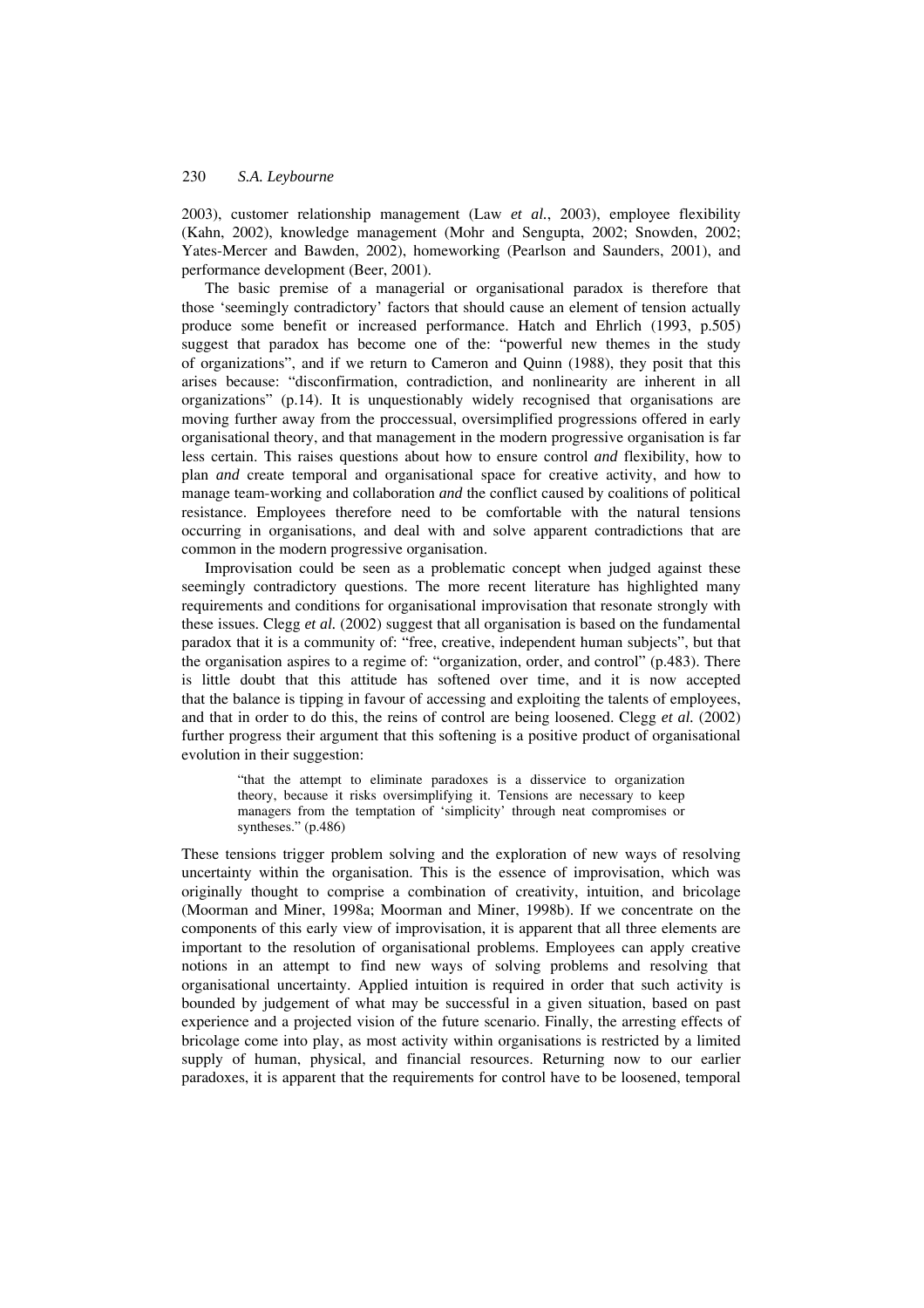and organisational space for creative activity has to be created, and team-working and collaboration need to be encouraged, and this allows organisational improvisation to flourish.

There are strong parallels with the oxymoronic here, as paradox requires a similar contradictory stance. Grammatically however, the oxymoron is seen as a more compact statement, usually comprising two successive but essentially antithetical words. The significant difference is however that within paradox there is an assumed requirement for legitimacy, in that a seemingly antithetical situation has an element of integrity. It also appears that the concept of improvisation, which is essentially the unrestrained use of creativity and intuition within an environment constrained by limited resources, and the concepts of control inherent within both the organisation and its management, lead us to a paradoxical situation. The notion that both 'improvisation within management' and 'organisational improvisation' lean towards paradox is therefore a reasonable one.

#### **5 Organisational improvisation as a legitimate way of achieving**

Although it can be argued that organisational improvisation may at times be an oxymoronic label, and has a number of paradoxical characteristics, there is compelling evidence that it is also growing in influence as a way of achieving the objectives of some modern organisations. Much has been said in the last 20 years or so about the changing nature of work, and the growth of flexible working practices. Organisations are now addressing access to and effective use of the tacit knowledge embedded within the workforce, and the development of routines and procedures to codify that knowledge, so that it is retained within the organisation as employees move on. There is greater emphasis than ever on innovation and experimentation, as product and process life cycles shorten, driven by the accelerating pace of change, and proliferating customer demands.

Improvisation has for some years been a part of, or at least recognised in, organisation theory, but was seen as an organisation dysfunction; either as an unintended outcome (March and Simon, 1958), or as an organisation design failure (MacKenzie, 1986). In recent years however, the perception of improvisation has moved from being an outcome of 'getting things wrong', to being seen as a positive skill in making meaningful decisions and achieving within a limited time-scale, without optimum information and resources. The use of improvisational working practices within the management of organisations is therefore now offered by some as an antidote to the problems and tensions of evolution and temporal challenge. Specifically, Moorman and Miner (1998a), in some earlier empirical work, consider that there are three key outcomes associated with improvisation; adaptation, innovation, and learning. Recently, the mastery of these three important organisational elements has been seen as vital to organisational survival.

Mention has already been made of the evolution of the improvisation literature from 'first stage' articles that use jazz performance as a metaphor for organisational improvisation. Barrett (1998) does however identify a significant limitation to the applicability of the jazz metaphor; the notion of competence. Both musical improvisation and organisational improvisation assume a base level of competence. In reality however, all jazz players do not have the levels of competence required, and this is equally true of employees in organisations. This brings us to one of the problems of encouraging improvisational activity in organisations, which is the development of necessary skills. However, Crossan (1998) considers these issues, and indicates that the skills required for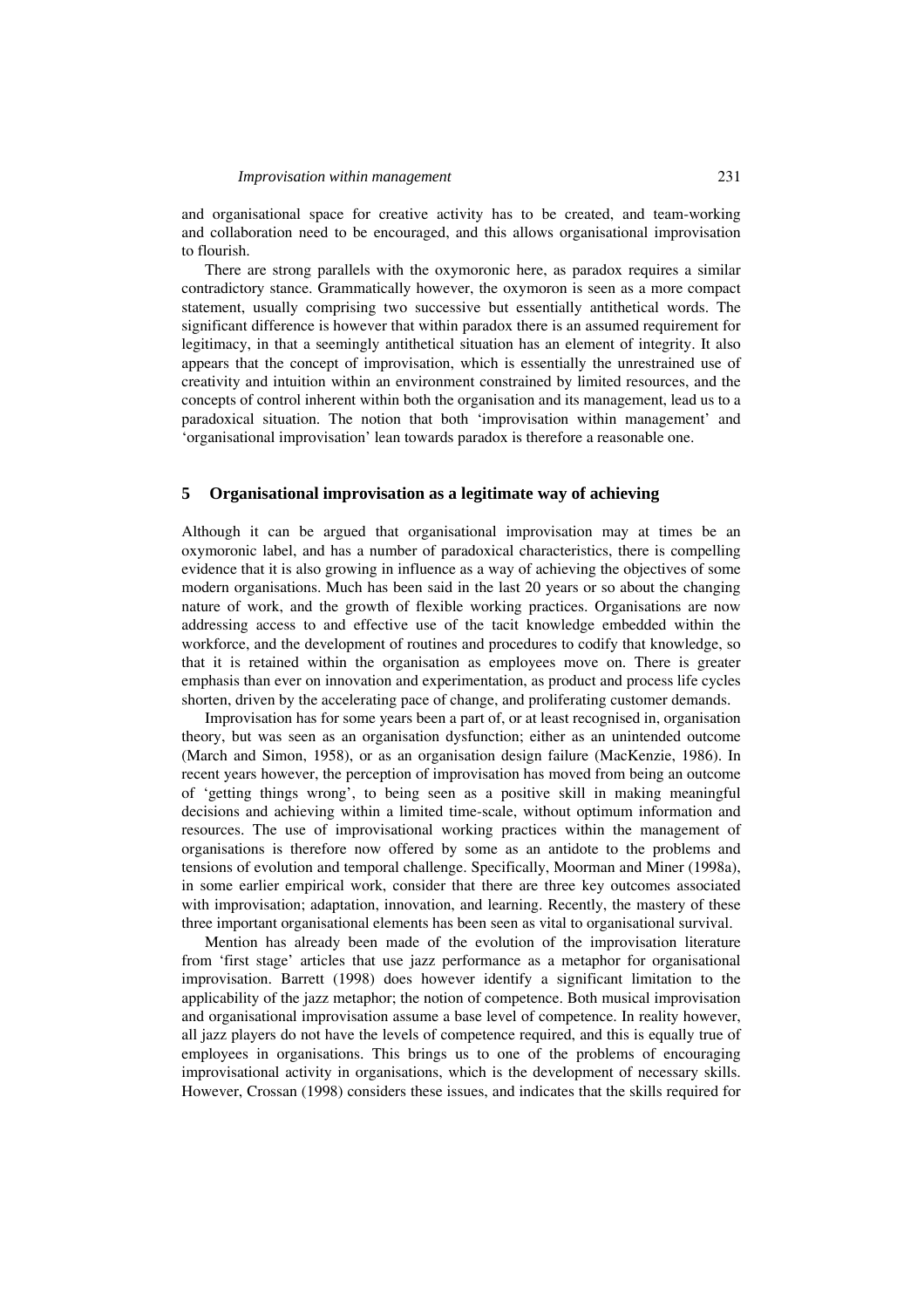improvisation can be developed, allowing improvisers to draw on a library of skills, competencies, and frameworks, together with possible scenarios and past offerings, in the way that a stage performer does, or indeed a jazz musician.

Another important consideration is the set of cultural norms and values that needs to permeate any organisation where improvisation is to be encouraged. Managing improvisation is not about managing process. It is much more concerned about managing behaviours, and stimulating the cognitive and creative skills that reside within the workforce. Such skills tend to require a supportive culture that embraces trust, motivation, and the generation and nurturing of a workforce that is happy to release these skills for the good of the organisation. Augier and Vendolø (1999) suggest that informal knowledge networks help to inform improvisers, and Ciborra (1999) highlights a requirement for improvisers to draw on existing repertoires of skills and knowledge to produce solutions to organisational problems. He also proposes that improvisations will benefit from knowledge networks with strong ties. It follows that a supportive culture, where shared learning is supported, and experimentation is encouraged, will assist with successful improvising. Additionally, those organisations that are able to convert the tacit knowledge and successful improvisations held within the organisation's collective memory to codified knowledge that can be accessed for the benefit of all, will benefit most.

It is apparent from the emerging literature and by considering feedback from managers that improvisational working practices are becoming more accepted within organisations. There are some problems, especially in the considerations surrounding limiting the level and scope of improvisational activity, and relaxing that imposed framework as improvisational skills improve. It is however apparent that improvisation is being adopted within progressive, flexible organisations as a legitimate way of achieving. As there are many issues that impinge on this trend, the next section addresses some of the issues that relate to the use and management of improvisational working in the modern organisation.

#### **6 Improvisation and the modern organisation**

It could be argued that the three key strategic elements to be managed in modern organisations are time, cost, and complexity. The importance of the first two of these three elements is easily explained, although the emphasis may differ according to sector. Notwithstanding Porter's (1985) assertion that there are three principal strategies that an organisation can follow (innovation, quality enhancement, or cost reduction), any organisation operating within the private sector needs to offer a product or service that a customer wants to purchase. Success therefore depends on providing that product or service in a timely manner, and at a cost that the customer is prepared to pay. Public sector organisations are still required to provide a timely service, but costing is focused on optimising budgets to deliver maximum volume of a service, rather than driving down costs to maximise profit.

Traditionally, the management of time, cost, and complexity within organisations revolved around detailed planning, followed by the execution of the outcomes of the planning process with the minimum of variation. It has however become apparent that the environment within which organisations operate is far from stable, and the competitive advantage literature is an important indicator of compacted temporal and budgetary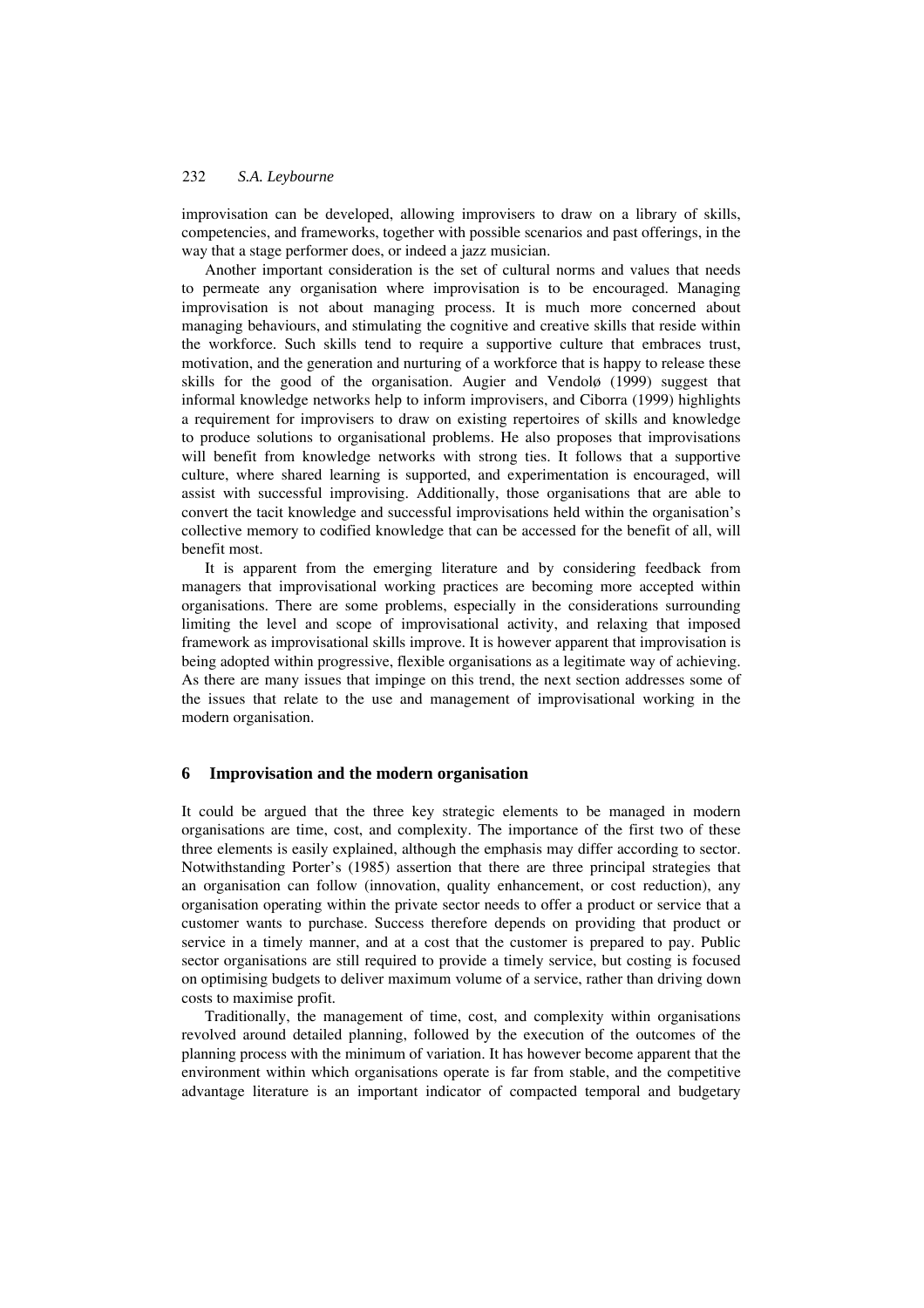pressures that are intensifying competition and focusing the attentions of management on multiple internal and external factors (Thomas *et al.*, 1999). Within the organisation, the management of those three components of time, cost, and complexity are intimately affected by internal factors and resource availability, and the Resource-based View of the organisation is an accepted lens for analysis.

Improvisation may however be able to assist with the modification of mechanisms and routines to facilitate improvements in both time and cost reduction. The reduction of complexity is more problematical. The accepted view of external environmental change is that it has accelerated in tempo and complexity, although this was disputed a decade or so ago (Mintzberg, 1994). Improvisation has however been linked to this perceived acceleration in the pace of change, with Crossan (1997) suggesting that many companies have created an over-reliance on the planning process, which because of its long time horizons, cannot be described as a creative and spontaneous process. She suggests that in the latter part of the 1990s: "…faster, better, smarter" (Crossan, 1997, p.39) business environment there is a requirement for faster cycle times and more innovative solutions, a theme that appears to be holding true in the first few years of the 21st century.

There is however a view, first mooted by Moorman and Miner (1988b), that improvisation may be: "driven by firm mismanagement, environmental change, or the decision to use improvisation purposefully as part of firm strategy" (p.15). These three perspectives are dramatically different. Research into the use of improvisational work routines within project-managed change in the UK financial services sector (Leybourne, 2002) exposes examples of each of these occurrences. Other commentators on the use of improvisation within organisations have echoed this opinion.

The mismanagement of firms is an area where considerable research activity has been directed. Some of this mismanagement has been attributed to the use of rigid and inflexible strategic planning systems. Cunha *et al*. (2001, p.67) suggest that: "plans are to organizations what scores are to jazz musicians", inferring that the strategic plan is at best only a 'guide' to the future direction of an organisation. Such a plan is however a route-map that offers shared responsibility based on shared input to its content. It is therefore easier to abdicate responsibility for errors caused by slavish adherence to its content. There is little doubt that improvisation is often used to remedy shortcomings in such plans, and to resolve unforeseen and unexpected issues. Improvisation forces employees to take responsibility for their actions, as there will be no validated or agreed plan to support decisions. Such improvisation is therefore often surreptitious, as such action puts the employee or manager at risk, exposing their actions to unwelcome scrutiny in the event that improvisational actions are less than wholly successful. This perspective of improvisation is however substantially reactive, and does not reflect favourably on organisational improvisation as a new addition to the lexicon of working styles.

Improvisation driven by environmental change is different in both concept and philosophy. Rather than use as a means of remedying shortcomings and repairing potential damage caused by poor planning or execution, improvisation now becomes a legitimate means of reacting to change in the internal and external environments within which the organisation operates. Such action is supported by a wide range of academic literature, from Mintzberg's 'emergent strategy' model, to Ciborra's (1999) comments on the effects of temporal pressure on the organisation, and Crossan's (1997, p.39) previously articulated opinions about modern organisations needing to be: "…faster, better, smarter". Crossan *et al.* (1996, p.23) suggest that: "significant parts of the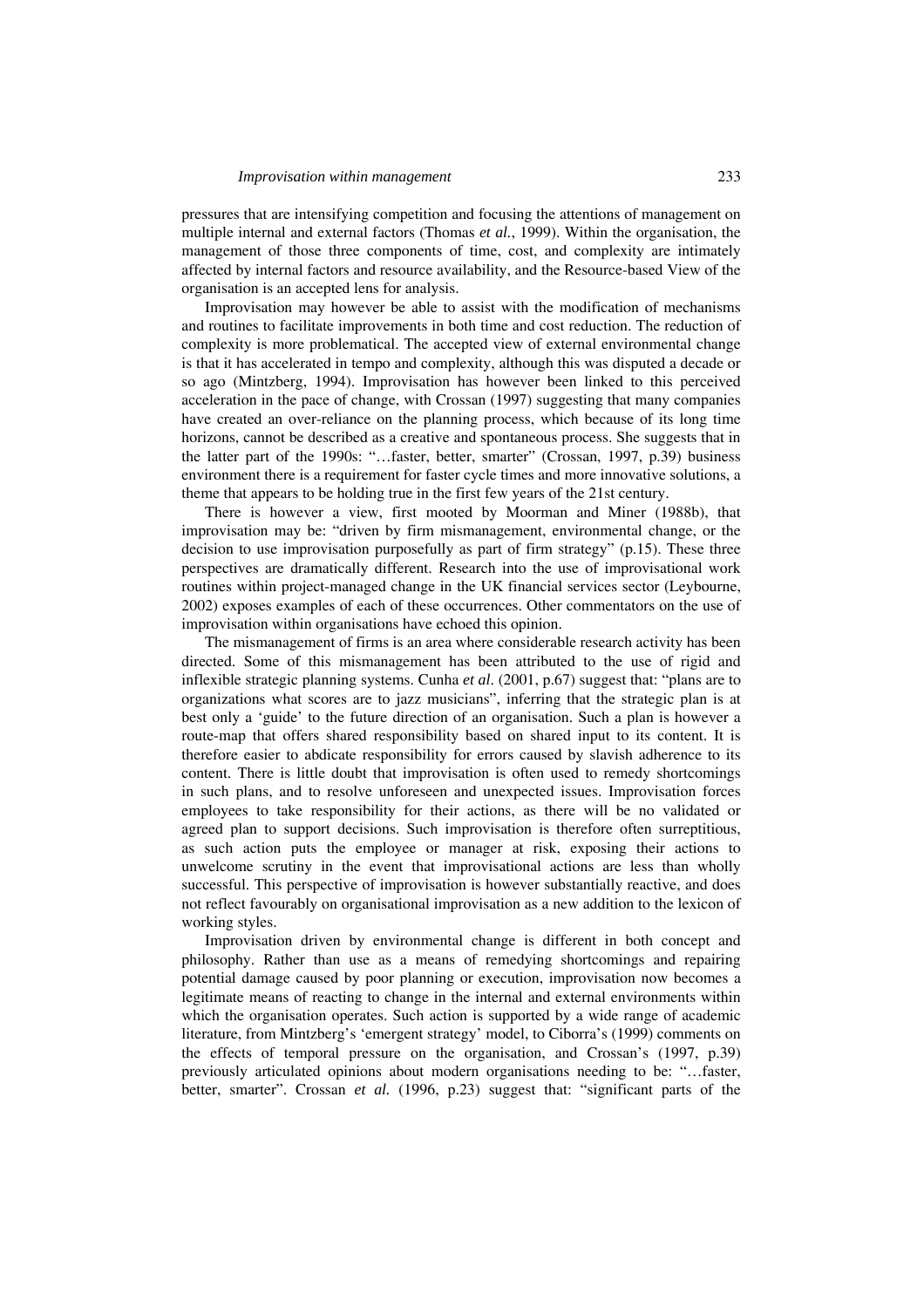business environment are largely unpredictable, and… the key task for managers is to explore and innovate in chaotic conditions." They offer improvisational working practices as a way of stimulating flexibility, innovation, and learning, each of which they consider important in coping with an unstable and fast changing business environment. Ciborra (1999) confirms this stance, stating that: "the increasing complexity and rate of change of business circumstances put strain on and limit planning and structure in decision making" (p.91). Chelariu *et al.* (2002) reinforce this, suggesting that the growing interest in improvisation is:

> "a reflection of the pressures of an environment characterised by unprecedented fast change that forces management to reconsider their operational paradigms and to break away from traditional patterns and solutions." (p.141)

Cunha *et al.* (2001) take this idea further, proposing that improvisational scenario planning can: "create an action infrastructure for allowing organizations to plan in realtime, as events and action unfold" (p.67). They also urge that: "the ready-aim-fire of planning… [be] replaced by the fire-fire-fire of experimental action" (Cunha *et al.*, 2001, p.68). They further suggest that this mode of organisational thinking is influenced by four principles; the need for more tolerance of uncertainty, a requirement for the abandonment of visible control, the primacy of the informal organisation, and the fact that only employees that are close to the customer have enough clear information to act according to market challenges and opportunities in a timely fashion. These four principles, supported by a view that the future for any given organisation is not an extrapolation from the past, and the fact that the most useful decisions are those that are arrived at quickly, offer a compelling argument for the views of Cunha *et al.* We can therefore appreciate the benefits of this mode of improvisation as a proactive means of reacting to the changing environment within which organisations operate, and the challenges thrown up by the use of the Resource-based View lens as a means of informing the organisational planning process.

The decision to use improvisational working practices 'purposefully' as an intentional means of managing innovation and change is a wholly proactive stance, and is an extension of the views of Crossan *et al*. (1996) and Cunha *et al.* (2001) as they are articulated in the previous paragraphs. There are however many areas of organisational theory and practice to be considered in adopting this stance, including those of trust, motivation, control, and culture. Ciborra (1999) suggests that:

"improvisation has to do with moments of vision, where a sharper insight into the world takes place, as well as a better understanding of ourselves-in-the world. Such moments of vision lead our Being to express itself in a 'project of action' that precipitates (suddenly, according to clock time) into a 'decision'." (p.89)

The inference here is that during immersion in a problematical situation that needs resolving immediately, an employee will draw on past experience, intuition, the resources they have to hand, and an element of creativity, and will resolve the problem in the way they feel will be most effective. This is the essence of bricolage, which was identified by Moorman and Miner (1998a; 1998b) as one of the essential constructs of organisational improvisation. It is however important to note that the decision arrived at by applying improvisational practices may not be the 'right' decision, but it is the decision that the improvising employee deemed to be the 'appropriate' decision at the time it was made.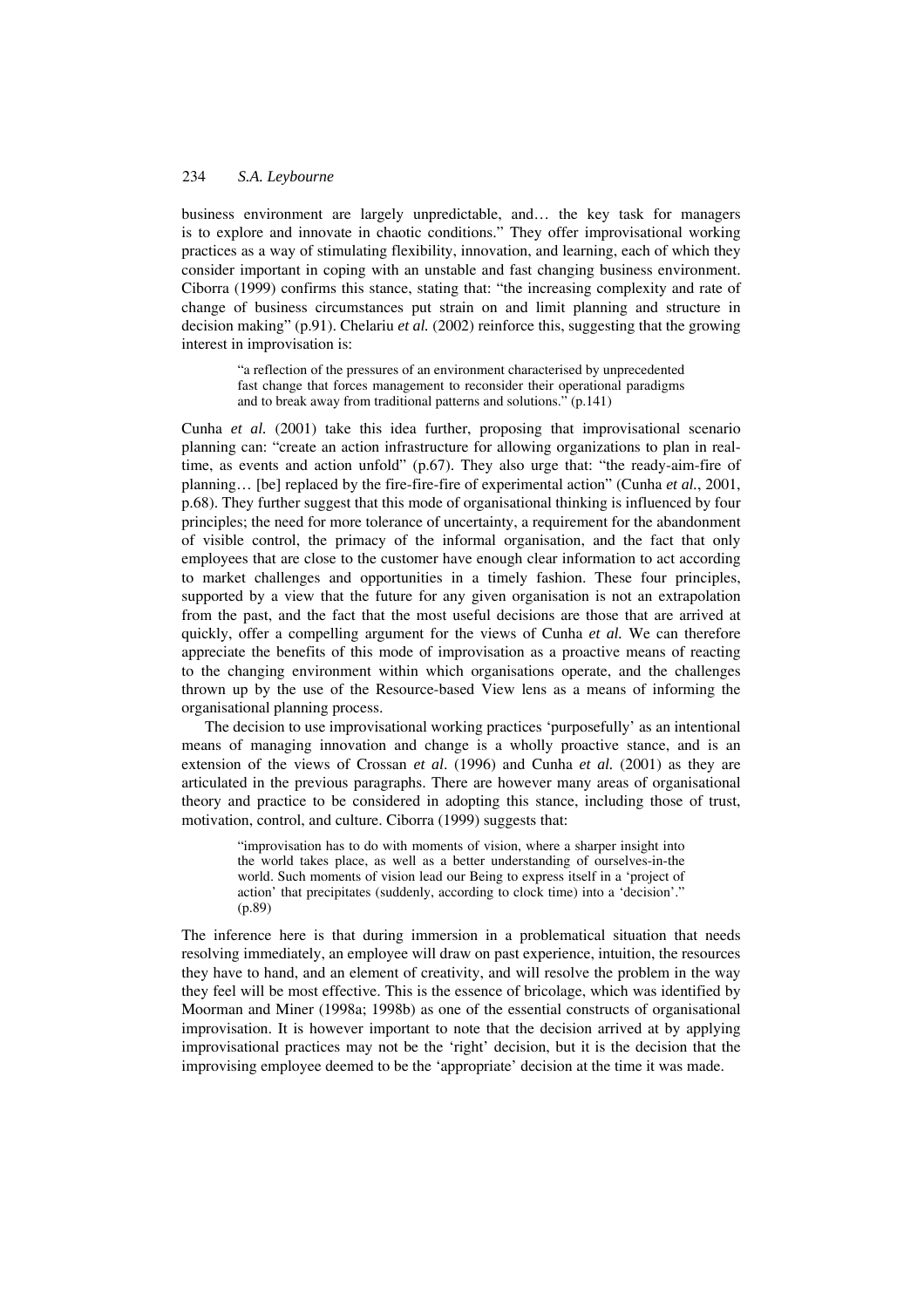It is apparent from the extant literature that improvisation is not the panacea to all organisational ills. Indeed, it is difficult to recommend the wholesale dismantling of the traditional models of planning-based management in favour of the potential anarchy of untrammelled and uncontrolled improvisation. Because improvisation disrupts procedures, which are assumed to be the optimal way of carrying out tasks within traditionally managed organisations, some other element of 'implied' control must be present. It is therefore important to provide a 'framework' within which employees can improvise, and to set boundaries that are flexible, and that can be relaxed as trust is built and the culture adapts to embrace effective improvisational working. Brown and Eisenhardt (1997, p.16) call this a 'limiting structure', and suggest that it: "provides the overarching framework without which there are too many degrees of freedom".

#### **7 Conclusions**

Interestingly, at the start of this section it is appropriate to return to Weick and Wesley (1996). They suggest that:

> "paradoxes reveal the limitations of conventional grammar based on conventional logic. When these paradoxes are expressed in contradictions, ironies, and oxymorons, the resulting juxtapositions both reveal the limits of the conventions and supply the pretext for the language to renew itself." (Weick and Wesley, 1996, pp.455–456)

There is an assumption here that Weick and Wesley are talking about the renewal of the language of management, and that this comes about as a result of the renewal of ideas and conventions about how management evolves. Certainly, since the early 1990s there has been a move from improvisation being seen as an organisational 'dysfunction', in that it led away from the traditional incremental route of 'plan, then implement' (Quinn, 1980). This move has seen improvisation embraced as a useful and effective means of both planning and achieving within modern organisations.

If we now return to the original premise of this paper, each of the suggestions in the title requires examination. There is evidence that, when considered traditionally against existing, long established, and well proven management techniques, improvisational working practices appear not only radical, but also somewhat contradictory. Certainly, when reviewed in the light of the historic tendency towards Fayol's (1949) 'plan, organise, command, coordinate, and control' model, the use of improvisation undoubtedly appears to be oxymoronic. The same argument could be used in support of the paradoxical nature of improvisation. There is however a rising volume of empirical research indicating that the effective use of improvisational working practices exists within progressive and forward-thinking organisations, and there may be an valid argument for the acceptance of improvisation as a legitimate way of achieving management objectives. This leads us to examine where this evolving acceptance is taking us as a profession. Whether improvisational working practices could be construed as a new paradigm is questionable. There is little doubt that improvisation has changed the way in which some organisations are managed and operated, but a new paradigm infers more widespread acceptance than we can currently identify. However, if we accept at face value the perceived benefits of improvisational working practices as explored in this paper and the expanding body of other literature, we may be moving in this direction.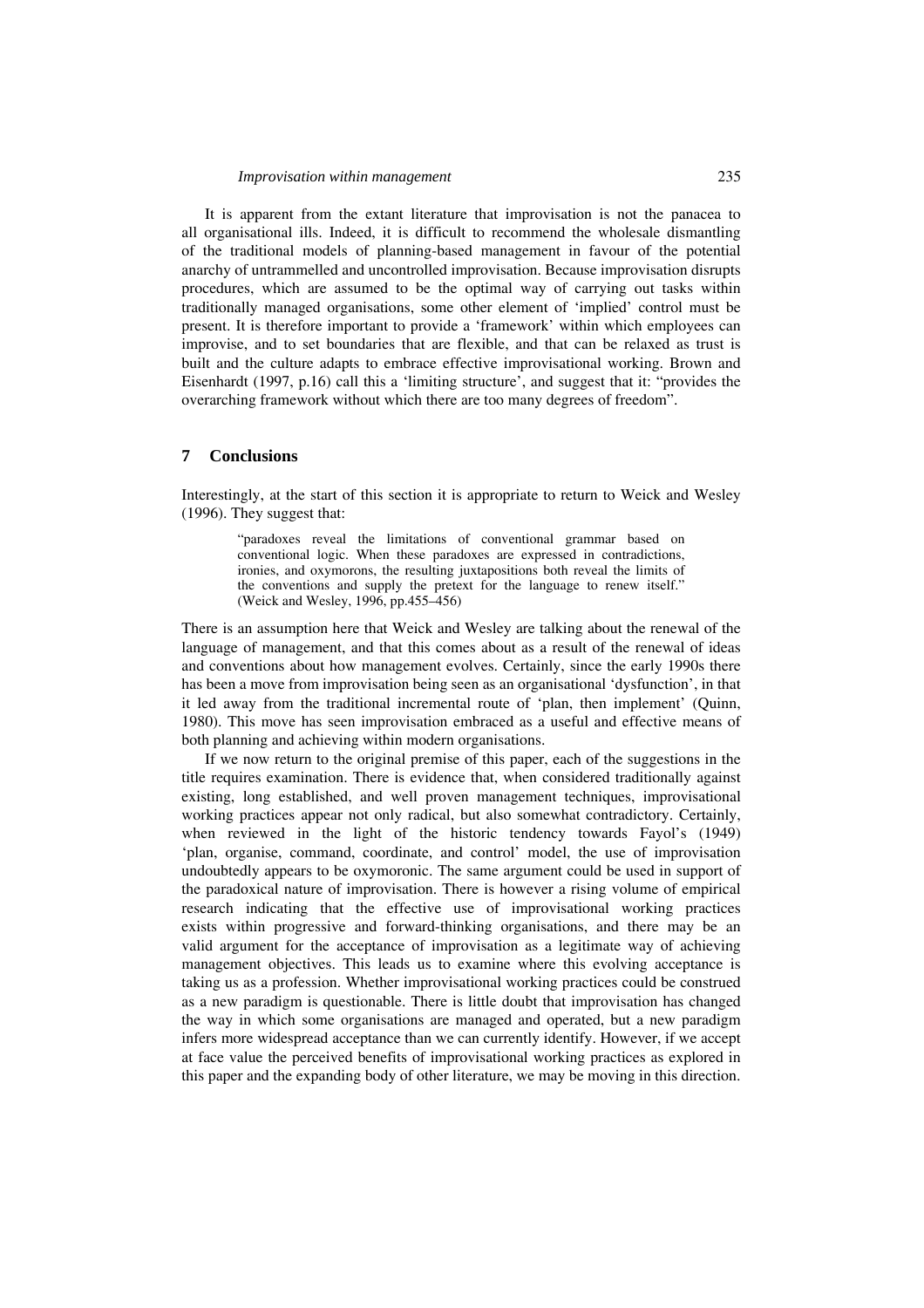#### **References**

- Akgün, A.E. and Lynn, G.S. (2002) 'New product development team improvisation and speed-to-market: an extended model', *European Journal of Innovation Management*, Vol. 5, No. 3, pp.117–129.
- Akgün, A.E., Lynn, G.S. and Byrne, J.C. (2003) 'Organizational learning: a socio-cognitive framework', *Human Relations*, Vol. 56, No. 7, pp.839–868.
- Andriopoulos, C. (2003) 'Six paradoxes in managing creativity: an embracing act', *Long Range Planning*, Vol. 36, pp.375–388.
- Augier, M. and Vendolø, M.T. (1999) 'Networks, cognition and management of tacit knowledge', *Journal of Knowledge Management*, Vol. 3, No. 4, pp.252–261.
- Baker, T., Miner, A.S. and Eesley, D.T. (2003) 'Improvising firms: bricolage, account giving, and improvisational competencies in the founding process', *Research Policy*, Vol. 32, pp.255–276.
- Barrett, F. (1998) 'Creativity and improvisation in jazz and organizations: implications for organizational learning', *Organization Science*, Vol. 9, No. 5, pp.605–622.
- Beer, M. (2001) 'How to develop an organization capable of sustained high performance: embrace the drive for results-capability development paradox', *Organizational Dynamics*, Vol. 29, No. 4, pp.233–247.
- Beltramini, R.F. (2003) 'Advertising ethics: the ultimate oxymoron?', *Journal of Business Ethics*, Vol. 48, No. 3, pp.215–216.
- Bijisma-frankema, K. and Koopman, P. (2004) 'The oxymoron of control in an era of globalisation: vulnerabilities of a mega myth', *Journal of Managerial Psychology*, Vol. 19, No. 3, pp.204–217.
- Brown, S.L. and Eisenhardt, K.M. (1997) 'The art of continuous change: linking complexity theory and time-paced evolution in relentlessly shifting organizations', *Administrative Science Quarterly*, Vol. 42, No. 1, pp.1–34.
- Cameron, K.S. and Quinn, R.E. (1988) 'Organizational paradox and transformation', in R.E. Quinn and K.S. Cameron (Eds.) *Paradox and Transformation: Toward a Theory of Change in Organization and Management*, Cambridge, MA: Ballinger, pp.1–18.
- Chelariu, C., Johnston, W.J. and Young, L. (2002) 'Learning to improvise, improvising to learn: a process of responding to complex environments', *Journal of Business Research*, Vol. 55, pp.141–147.
- Ciborra, C.U. (1999) 'Notes on improvisation and time in organizations', *Accounting, Management, & Information Technology*, Vol. 9, pp.77–94.
- Clegg, S.R., Cunha, J.V. and Cunha, M.P. (2002) 'Management paradoxes: a relational view', *Human Relations*, Vol. 55, No. 5, pp.483–503.
- Collins, J.W. (1994) 'Is business ethics an oxymoron?', *Business Horizons*, Vol. 37, No. 5, pp.1–8.
- Crossan, M.M. (1997) 'Improvise to innovate', *Ivey Business Quarterly*, Autumn, pp.36–42.
- Crossan, M.M. (1998) 'Improvisation in action', *Organization Science*, Vol. 9, No. 5, pp.593–599.
- Crossan, M.M., Lane, H.W., White, R.E. and Klus, L. (1996) 'The improvising organization: where planning meets opportunity', *Organizational Dynamics*, Spring, pp.20–35.
- Cunha, M.P. and Cunha, J.V. (2001) 'Managing improvisation in cross cultural virtual teams', *International Journal of Cross Cultural Management*, Vol. 1, No. 2, pp.187–208.
- Cunha, M.P. and Cunha, J.V. (2003) 'Organisational improvisation: two syntheses and a filled gap', *Journal of Organizational Change Management*, Vol. 16, No. 2, pp.169–185.
- Cunha, J.V., Cunha, M.P. and Correia, M.F. (2001) 'Scenarios for improvisation: long range planning redeemed', *Journal of General Management*, Vol. 27, No. 2, pp.67–80.
- Cunha, M.P., Cunha, J.V. and Kamoche, K. (1999) 'Organizational improvisation: what, when, how and why', *International Journal of Management Reviews*, Vol. 1, pp.299–341.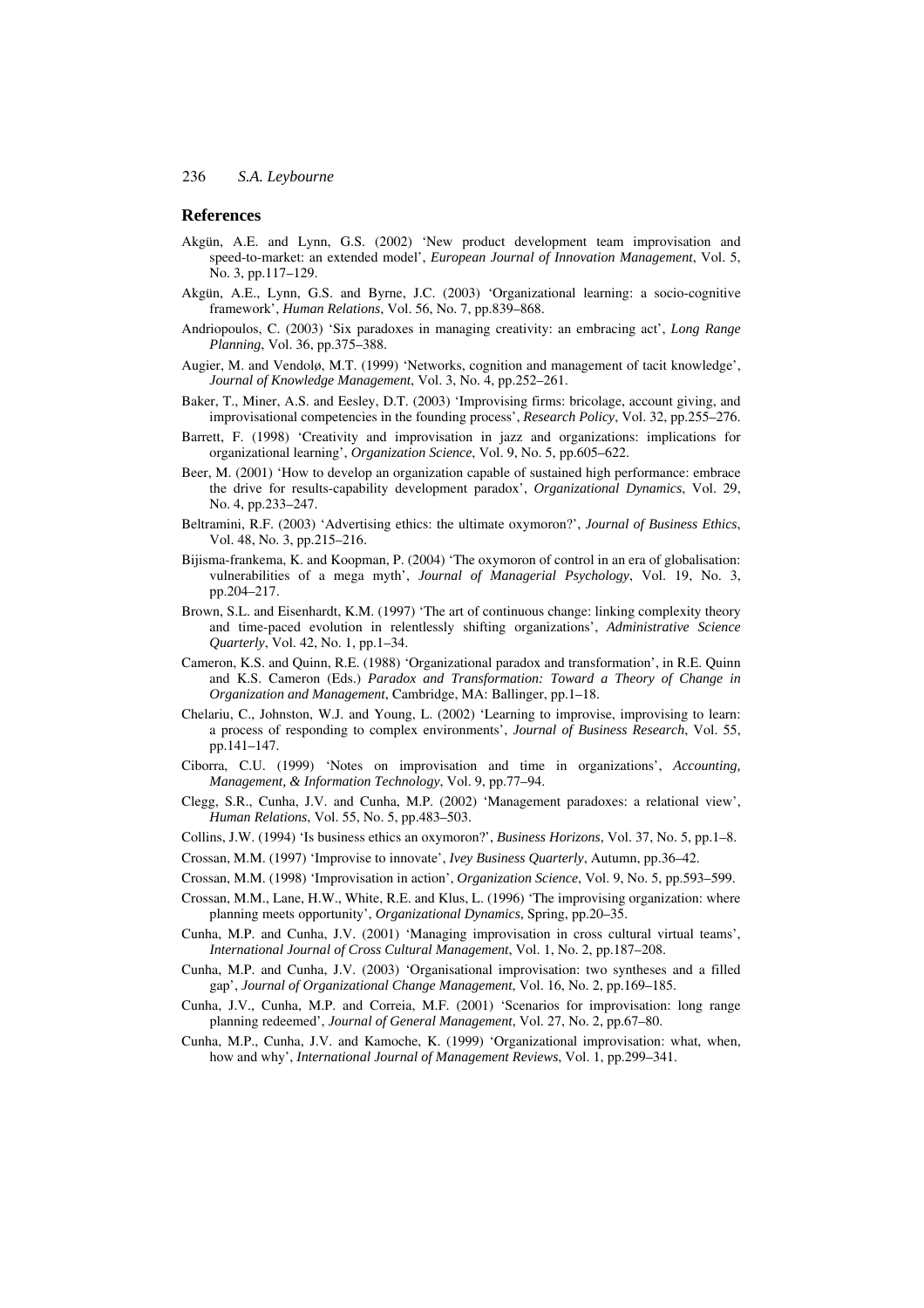- Davis, A.S., Maranville, S.J. and Obloj, K. (1997) 'The paradoxical process of organizational transformation: propositions and a case study', in W.A. Pasmore and R.W. Woodman (Eds.) *Research in Organizational Change and Development*, Greenwich, CT: JAI, Vol. 10, pp.275–314.
- Dery, D.A. (1998) 'Bank retailing: oxymoron or opportunity?', *ABA Banking Journal*, Vol. 90, No. 6, pp.83–86.
- Duska, R. (2000) 'Business ethics: oxymoron or good business', *Business Ethics Quarterly*, Vol. 10, No. 1, pp.111–129.
- Eisenhardt, K.M. (1997) 'Strategic decisions and all that jazz', *Business Strategy Review*, Vol. 8, No. 3, pp.1–3.
- Eisenhardt, K.M. and Tabrizi, B.N. (1995) 'Accelerating adaptive processes: product innovation in the global computer industry', *Administrative Science Quarterly*, Vol. 40, pp.84–110.
- Fayol, H. (1949) *General and Industrial Management*, London: Pitman.
- Gregory, A. (2003) 'Ethics in communication management: an oxymoron?', *Journal of Communication Management*, Vol. 8, No. 1, pp.6–8.
- Grice, S. and Humphries, M. (1997) 'Critical management studies in postmodernity: oxymorons in outer space?', *Journal of Organizational Change Management*, Vol. 10, No. 5, pp.412–425.
- Hashai, N. and Almor, T. (2004) 'Gradually internationalizing "born global" firms: an oxymoron?', *International Business Review*, Vol. 13, No. 4, pp.465–483.
- Hatch, M.J. (1999) 'Exploring the empty pages of organizing: how improvisational jazz helps redescribe organizational structure', *Organization Studies*, Vol. 20, No. 1, pp.75–100.
- Hatch, M.J. and Ehrlich, S.B. (1993) 'Spontaneous humour as an indicator of paradox and ambiguity in organizations', *Organization Studies*, Vol. 14, No. 4, pp.505–526.
- Hmieleski, K.M. and Corbett, A.C. (2003) 'Improvisation as a framework for investigating entrepreneural action', Unpublished paper presented to the *Academy of Management Conference*, Seattle, 1–6 August.
- Hood, C. (2004) 'The middle aging of new public management: into the age of paradox?', *Journal of Public Administration Research and Theory*, Vol. 14, No. 3, pp.267–282.
- Kahn, W.A. (2002) 'Managing the paradox of self-reliance', *Organizational Dynamics*, Vol. 30, No. 3, pp.239–256.
- Kamoche, K. and Cunha, M.P. (2001) 'Minimal structures: from jazz improvisation to product innovation', *Organization Studies*, Vol. 22, No. 5, pp.733–764.
- Kan, M.M. and Parry, K.W. (2004) 'Identifying paradox: a grounded theory of leadership in overcoming resistance to change', *Leadership Quarterly*, Vol. 15, No. 4, pp.467–491.
- Kanter, R.M. (2002) 'Strategy as improvisational theater', *MIT Sloan Management Review*, Winter, pp.76–81.
- Kilbourne, W.E. (1995) 'Green advertising: salvation or oxymoron?', *Journal of Advertising*, Vol. 24, No. 2, pp.7–19.
- Law, M., Lau, T. and Wong, W.H. (2003) 'From customer relationship management to customer-managed relationship: unravelling the paradox with a co-creative perspective', *Marketing Intelligence & Planning*, Vol. 21, No. 1, pp.51–60.
- Levy-Strauss, C. (1966) *The Savage Mind*, Chicago: University of Chicago Press.
- Lewis, M.W. and Dehler, G.E. (2000) 'Learning through paradox: a pedagogical strategy for exploring contradictions and complexity', *Journal of Management Education*, Vol. 24, No. 6, pp.708–725.
- Leybourne, S.A. (2002) 'Project management and the implementation of strategic change within the UK financial services sector', Unpublished PhD diss., Cardiff Business School.
- Leybourne, S.A. and Sadler-Smith, E. (2004) 'Going-with-your-gut: the role of intuition and improvisation in project management', *Unpublished Paper Presented to the Academy of Management Conference*, New Orleans, 6–13 August.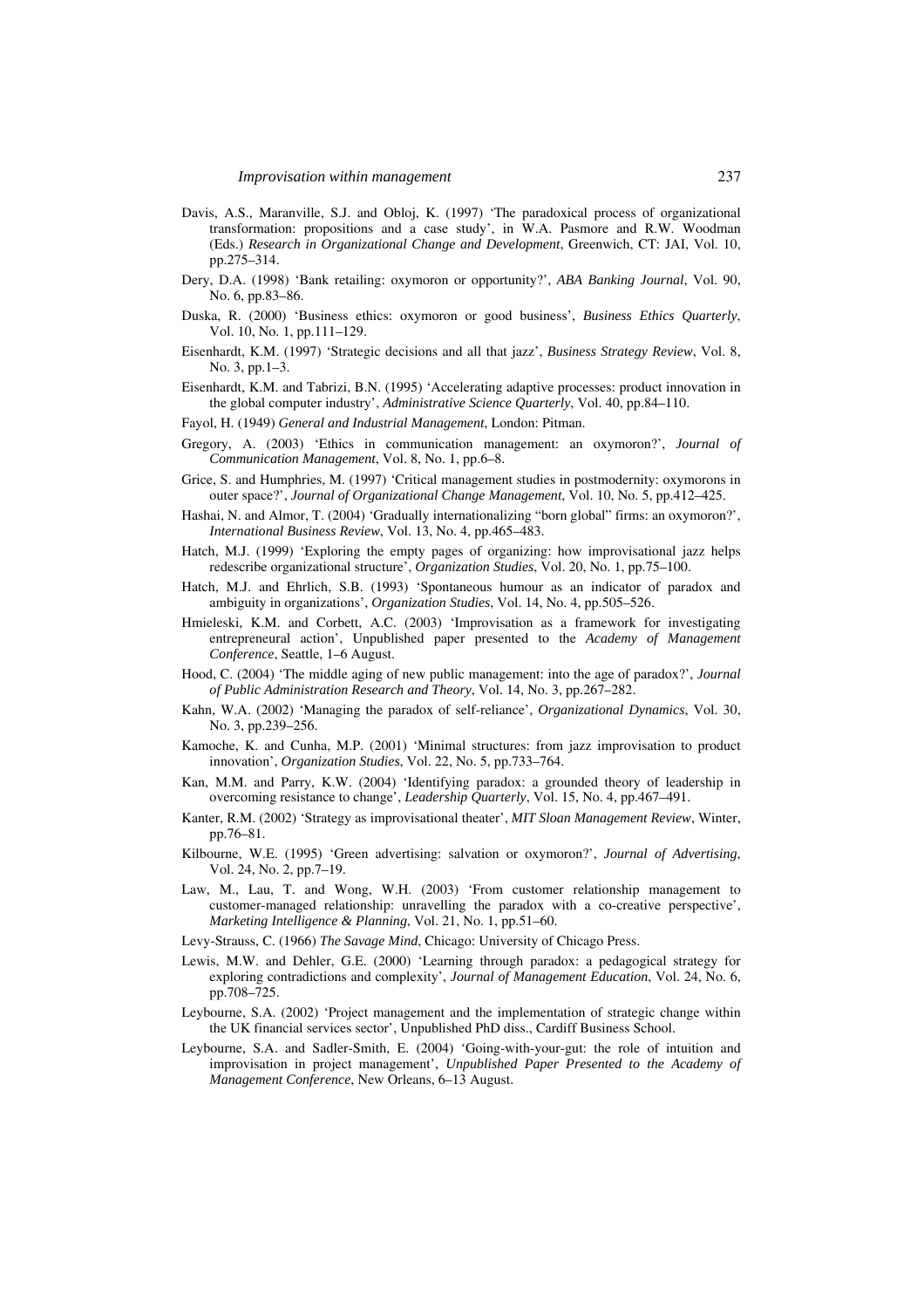- Littler, C.R. and Innes, P. (2004) 'The paradox of managerial downsizing', *Organization Studies*, Vol. 25, No. 7, pp.1159–1184.
- Ma, H., Karri, R. and Chittipeddi, K. (2004) 'The paradox of managerial tyranny', *Business Horizons*, Vol. 47, No. 4, pp.33–40.
- MacKenzie, K.D. (1986) 'Virtual positions and power', *Management Science*, Vol. 32, pp.622–642.
- Macredie, R.D. and Sandom, C. (1999) 'IT-enabled change: evaluating an improvisational perspective', *European Journal of Information Systems*, Vol. 8, pp.247–259.
- March, J.G. and Simon, H.A. (1958) *Organizations*, New York: Wiley.
- McGinn, K.L. and Keros, A.T. (2002) 'Improvisation and the logic of exchange in socially embedded transactions', *Administrative Science Quarterly*, Vol. 47, pp.442–473.
- Meirowitz, R. (2004) 'Resolving the innovation paradox: enhancing growth in technology companies', *Research Technology Management*, Vol. 47, No. 5, p.63.
- Miner, A.S., Bassoff, P. and Moorman, C. (2001) 'Organizational improvisation and learning: a field study', *Administrative Science Quarterly*, Vol. 46, pp.304–337.
- Mintzberg, H. (1994) *The Rise and Fall of Strategic Planning*, London: Prentice Hall.
- Mohr, J.J. and Sengupta, S. (2002) 'Managing the paradox of inter-firm learning: the role of governance mechanisms', *Journal of Business and Industrial Marketing*, Vol. 17, No. 4, pp.282–301.
- Montuori, A. (2003) 'The complexity of improvisation and the improvisation of complexity: social science, art, and creativity', *Human Relations*, Vol. 56, No. 2, pp.237–255.
- Moorman, C. and Miner, A.S. (1998a) 'Organizational improvisation and organizational memory', *Academy of Management Review*, Vol. 23, pp.698–723.
- Moorman, C. and Miner, A.S. (1998b) 'The convergence of planning and execution: improvisation in new product development', *Journal of Marketing*, Vol. 62, pp.1–20.
- O'Connor, E.S. (1995) 'Paradoxes of participation: textual analysis and organizational change', *Organization Studies*, Vol. 16, No. 5, pp.769–803.
- Orlikowski, W.J. (1996) 'Improvising organizational transformation over time: a situated change perspective', *Information Systems Research*, Vol. 7, No. 1, pp.63–92.
- Orlokowski, W.J. and Hoffman, J.D. (1997) 'An improvisational model for change management: the case of groupware technologies', *Sloan Management Review*, Winter, pp.11–21.
- Orr, K. (2004) 'Agile requirements: opportunity or oxymoron?', *IEEE Software*, Vol. 21, No. 3, pp.71–73.
- Ozley, L.M. (2000) '"Ethical consulting" does not have to be an oxymoron', *Organizational Dynamics*, Vol. 28, No. 4, pp.38–51.
- Pavlovich, K. (2003) 'All that jazz', *Long Range Planning*, Vol. 36, pp.441–458.
- Pearlson, K.E. and Saunders, C.S. (2001) 'There's no place like home: managing telecommuting paradoxes', *Academy of Management Executive*, Vol. 15, No. 2, pp.117–128.
- Poole, M.S. and Van de Ven, A.H. (1989) 'Using paradox to build management and organization theories', *Academy of Management Review*, Vol. 14, No. 4, pp.562–578.
- Porter, M.E. (1985) *Competitive Advantage*, New York: Free Press.
- Quinn, J.B. (1980) *Strategies for Change: Logical Incrementalism*, Homewood, IL: Richard D. Irwin.
- Roberts, N.C. (2002) 'Keeping public officials accountable through dialogue: resolving the accountability paradox', *Public Administration Review*, Vol. 62, No. 6, pp.658–669.
- Russ-Eft, D. (2004) 'Ethics in a global world: an oxymoron?', *Evaluation & Program Planning*, Vol. 27, No. 3, pp.349–356.
- Ryle, G. (1979) *On Thinking*, Oxford: Basil Blackwell.